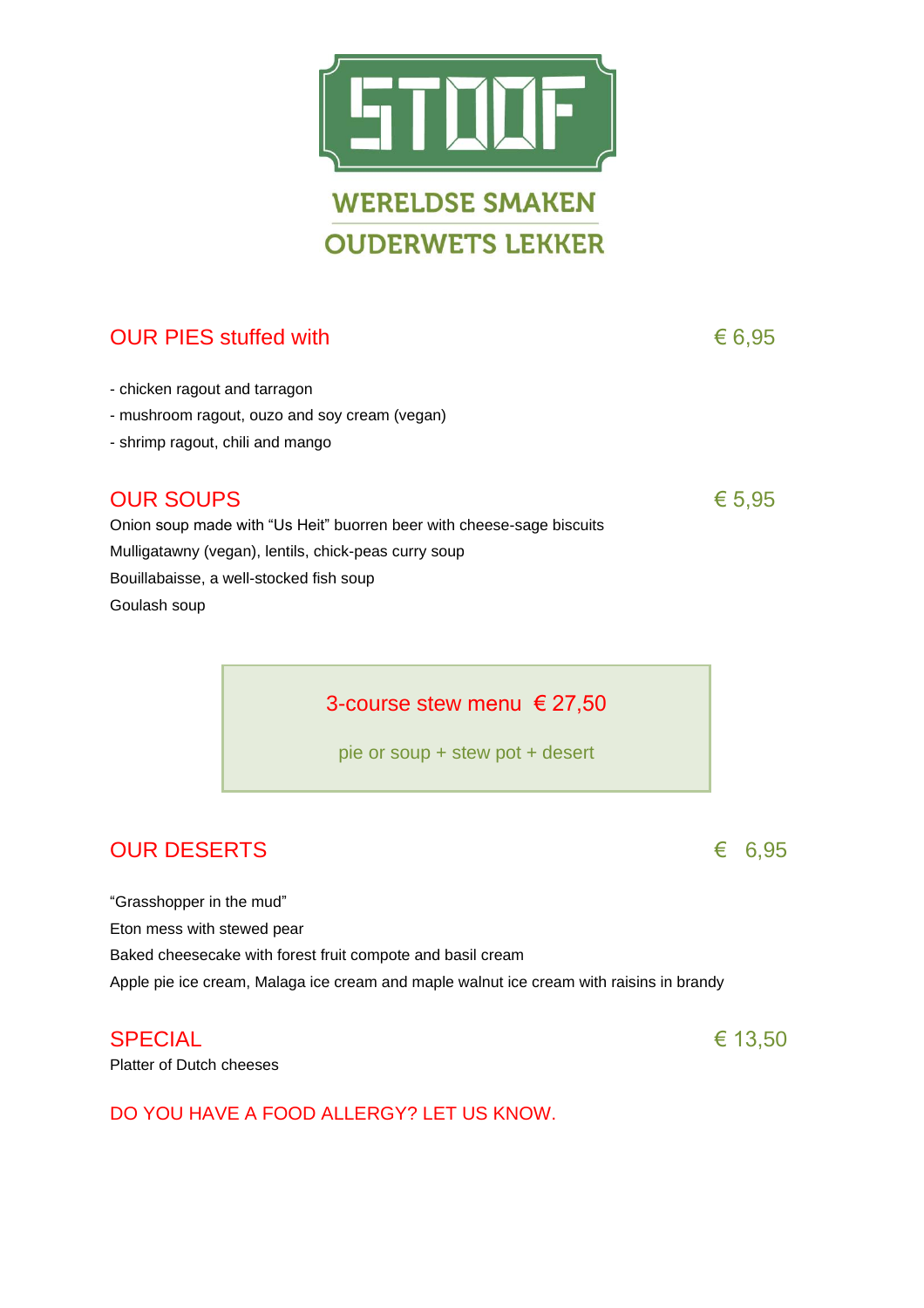

## ALSO TRY OUR STEW TASTING. FROM 2 PERSONS € 17.95 p.p.

OUR STEW POTS  $617,95$ 

\*what we like

### MEAT

Beef stew with Belgium beer and mustard \*fries and compote

Chicken stew "Stroganoff" \*fries and coleslaw

Feijoada, the national stew of Brazil \*rice and steamed vegetables

Gamjatang, Korean pork neck stew with potatoes and cabbage \*rice and steamed vegetables

Venison stewed with cinnamon, cranberries, cinnamon and parsnip \*mashed potatoes and red cabbage

"Ruben's Daube du Nord", prize winning Frisian beef stew with bacon and dry sausage \*mashed potatoes and red cabbage

### FISH

Butterfish stewed in butter, lemon and sea vegetables \*mashed potatoes and red cabbage

Norwegian haddock stewed with smoked ham, chicory and mustard \*rice and steamed vegetables

Hash of prawns and mussels \*fries and coleslaw

### Our side dishes,

### Your choice

Rice, fries, mashed potatoes, couscous, red cabbage, compote, coleslaw or steamed vegetables